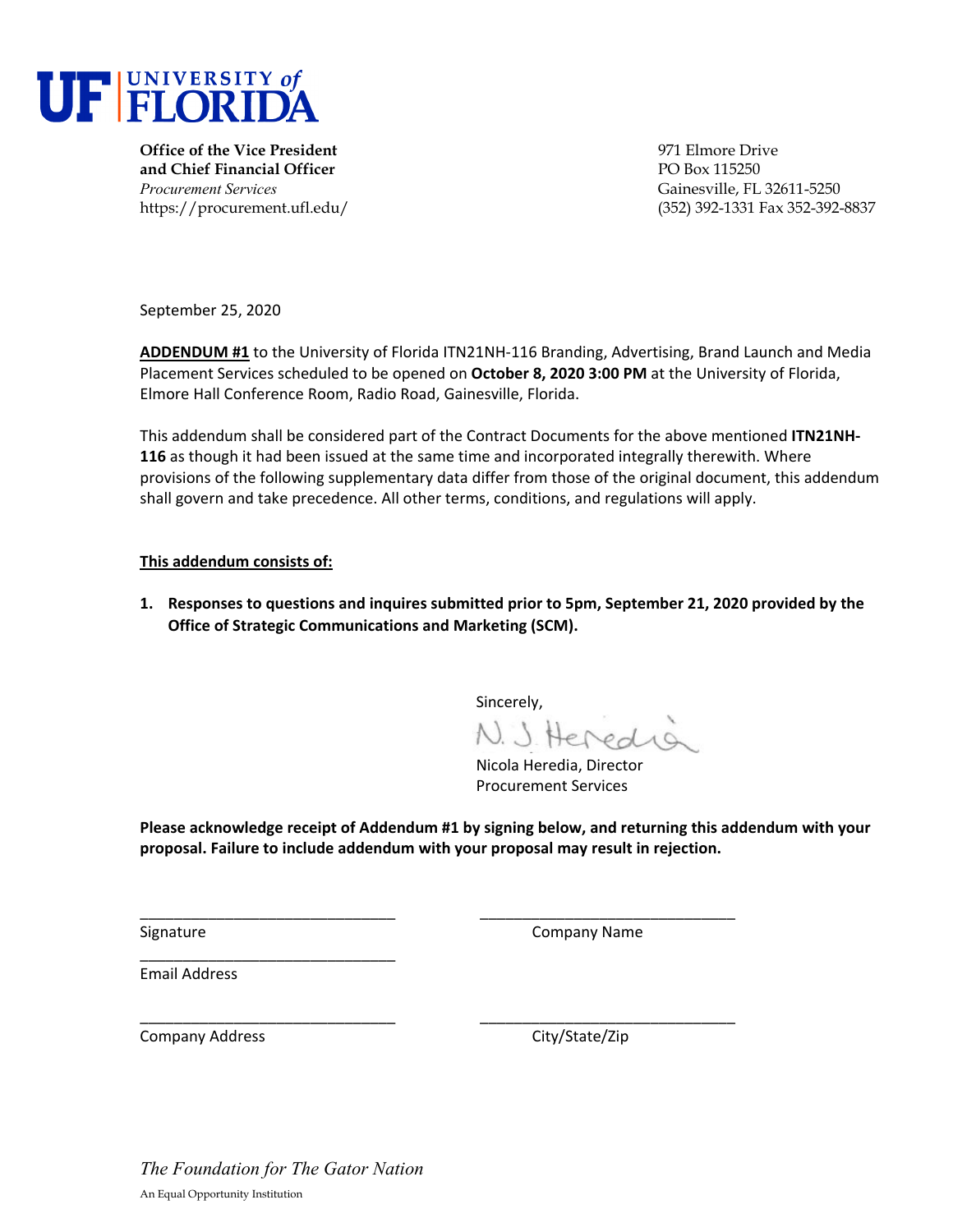# **Budget**

# **Q1. What is your overall annual University advertising media budget? Is there a proposed budget for this RFP? If so, how are the funds being allocated?**

A1. The University as a whole does not have a budget specified for all work included in this ITN.

# **Q2. Have you identified a budget for the brand launch effort?**

- A2. No specific budget has been identified for the brand launch.
- **Q3. What is the estimated paid media spend for the two year contract period?**
- A3. This is currently unknown.

# **Q4. What percentage of Strategic Communication's annual budget will go toward the primary agency (Lot 1) vs. the supporting agencies (Lots 2 & 3) compared to previous years?**

A4. This solicitation will not have the Lot structure, a breakdown by scope is not available.

# **Background**

## **Q5. Is there an incumbent firm / vendor who will potentially be responding to this RFP as well?**

A5. The University of Florida has been working with several vendors, with many different vendors being used across the entire campus. We encourage all vendors to respond.

# **Q6. Are there any other higher education institutions that you admire from a branding perspective?**  Which institutions do you aspire to be like and why? Which other institutions do you consider your **primary competition?**

A6. The university's which have been consistently ranked inside the top 5 of US News and World Report are among the very best, as are those schools which have experienced strong and steady rises within the rankings in recent years.

## **Q7. Does this admiration align with the institutions that you would consider your core competitors?**

A7. In part yes and in part no. Those in the top 5 yes, those outside that group, not as much, although they have compelling business cases found in their strategies for earned, owned and paid media.

## **Q8. What do you see as your biggest strengths to reinforce?**

A8. This is a topic which we have spent a good amount of time diving directly into in our current brand strategy project. Given the complex nature of the information, we will dive into that further with firms awarded; however, in short form we have a lot of movement and growth currently in AI. We are also a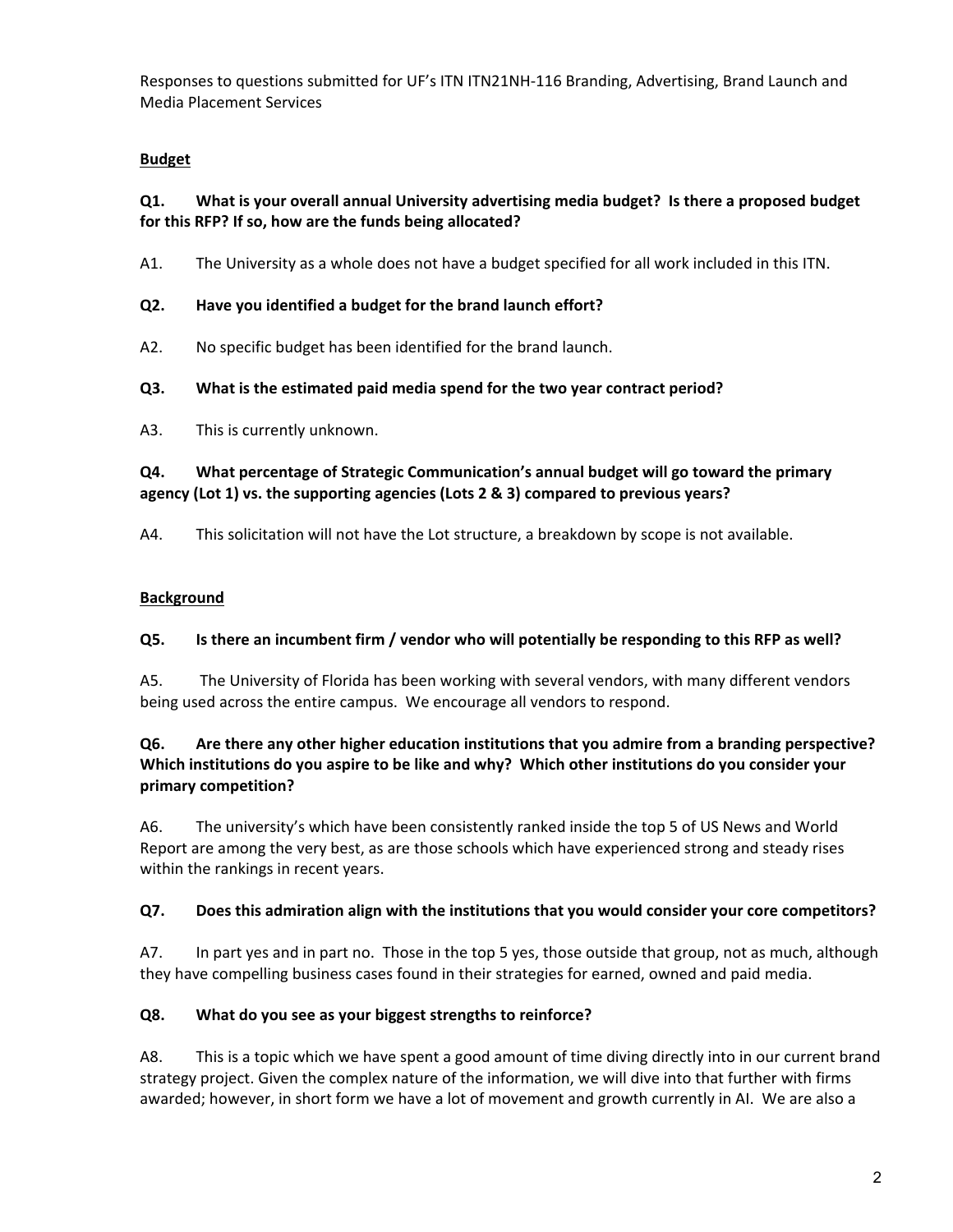leading institution for student success and outcome, offering one of the most affordable degrees in the US, and certainly the most affordable inside the top 5 of US News and World Report.

# **Q9. What marketing tactics have you run previously for the purposes of branding at University of Florida? What has been most successful to‐date? What media channels/efforts have been the most successful to date across your campaign initiatives?**

A9. We leverage multiple channels and all manner of tactical delivery in our branding efforts. Video storytelling, podcasting, environmental take‐overs and typical print, sound and digital elements. We are always measuring what works best, and more importantly defining what means "best."

# **Q10. What geographic areas are requested to cover for the RFP for media planning and execution?**

A10. Our media planning is national in scope. We have in‐state media markets which we typically place seasonal inserts, but our media plan is to be national in scope and execution with specific deep dives for identified target markets around the US.

# Q11. What are you looking for in a partner? How will you know that you have made the right choice? **What do you feel is missing from current agency engagements?**

A11. We need a skilled advocate and patient handler. For "partnership" we are seeking to work with agencies that are capable project managers and communicators. Our projects can be complex and have varying timeline and stakeholder demands, it is essential that agencies that work with us are capable of managing complex projects and potential tight turns and scope adjustments. The right choice is had when meaningful work output is developed, timelines are met and scope creep contained—additionally timely report outs and direct and frequent project updates and communication planning. We are very pleased with our current agency partners for our fall campaign, and brand research. We feel for healthy agency relationships there must always be cost and budget transparency and frequent communication on project progress.

## **Q12. What are your ideal ways of working that a new partner should provide?**

A12. We want transparency, consistency, competency and creativity along with solid communication and project planning

## Q13. If we were to look back on the campaign after an initial 12-18 months and determine if the **campaign was successful, what does success look like in your eyes?**

A13. Please note, this ITN is about much more than "one" campaign. In our brand launch there will be a variety of assets developed, more than just one item. "Campaign success" we assume means marketing campaign as in advertising. Success is viewed in strong reporting and thorough analysis of how creative performed by specific audience type. We also ask for channel data, based on spend, results and media call backs.

Q14. Are there any other major initiatives we need to be aware of that will be happening prior to, in **tandem with, or after the submission of this RFP?**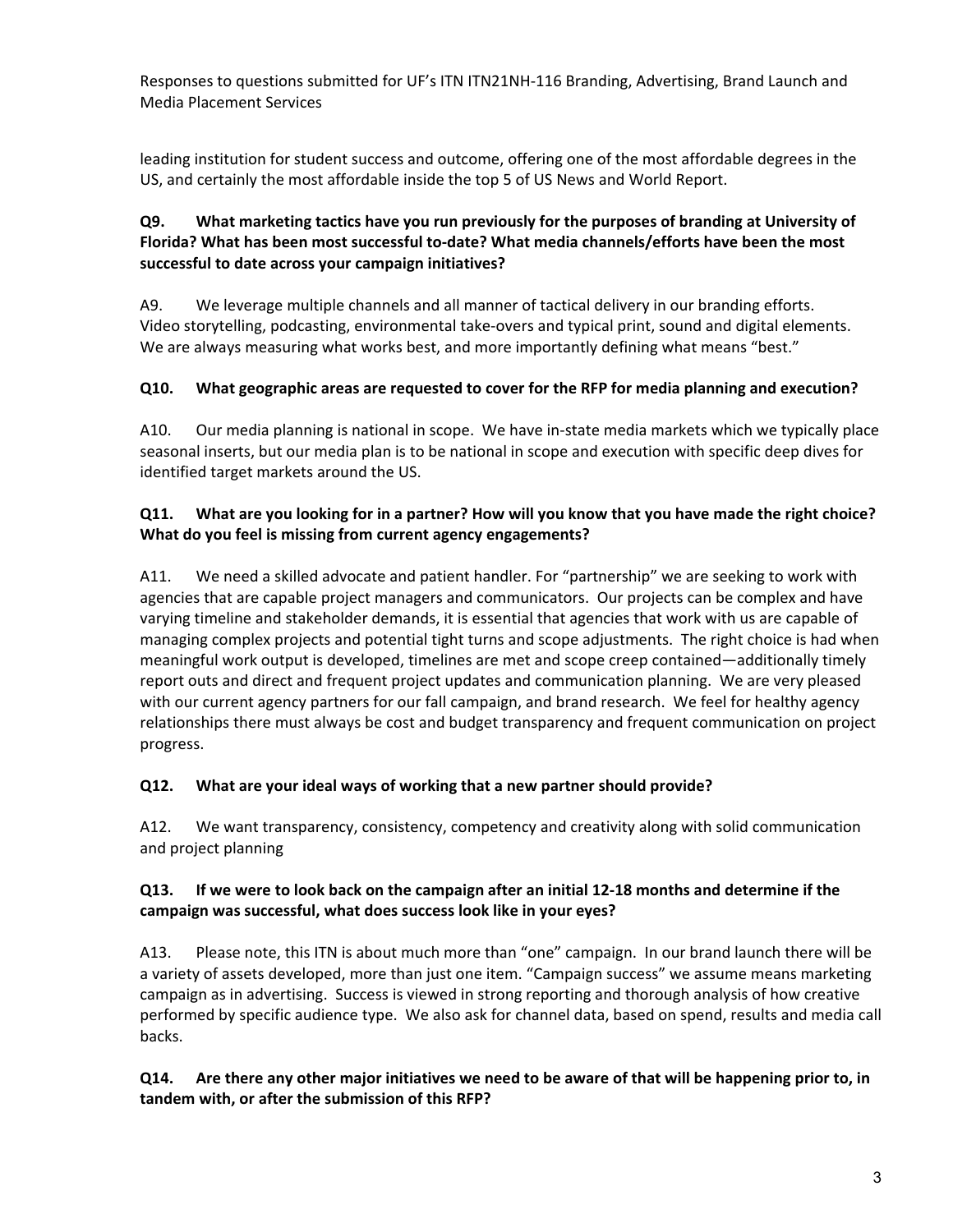#### A14. Not at this time.

#### **Q15. What existing client relationships would you consider a direct conflict for the purposes of this RFP?**

A15. Engagements with other Universities in a similar position to UF in the US News and World Reports could be seen as a conflict, however these risks can sometimes be mitigated. If any conflicts are identified within your client list please include that information in the proposal and indicate the methods that would be used to mitigate the risks.

#### **Q16. What is the current market reach?**

A16. We are a national brand. Our reach is Florida‐wide, national and with additional world‐wide goals. We have specific targets which can be more broad or more specific, adjusting audience pools based on individual campaign or specific marketing season.

#### **Q17. What markets are currently being targeted (e.g. what states and/or countries is media currently being purchased in)?**

A17. Given the proprietary nature of our marketing plan, we will not be disclosing those details at this point, however the selected vendor will be provided these details during the on‐boarding for that particular project.

## **Q18. Are digital channels expected to be targeted?**

A18. Yes.

**Q19. It's stated that the pool of awarded vendors will be available to the campus. What is the campus community inclusive of (e.g. School of Arts & Sciences, Warrington College of Business, various divisions, office of enrollment, etc.)?**

A19. The pool of awarded vendors will be available to all colleges and units at the University of Florida.

#### **Q20. Why is the University currently conducting this search for preferred agencies?**

A20. As detailed in the summary section of our ITN, we are in the process of organizing new brand messaging. As part of that it is timely and appropriate to begin lining up partners to implement refreshed messaging in various assets (web, ads, video, etc).

## **Q21. It's understood that the vendors will be working with the Office of Strategic Communication & Marketing. Which other internal teams, if any, will the vendor collaborate closely with?**

A21. See answer to Q19.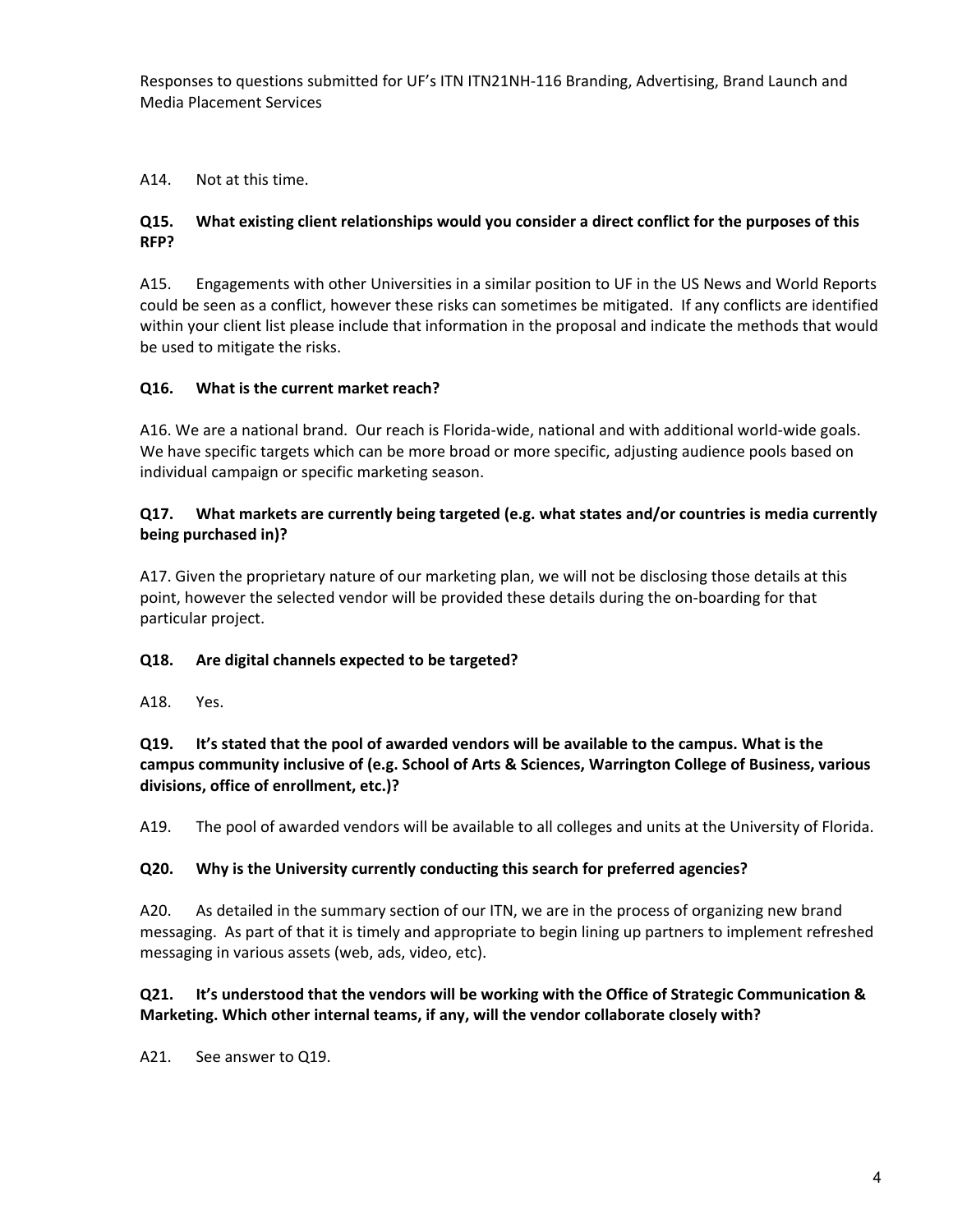## **Q21a. What are the core capabilities of those teams?**

A21a. This work will generally be focused on marketing and communication needs.

#### **Q22. Which agency did the University collaborate with to create the new brand platform? Is that someone you'd encourage to rebid on this particular project?**

A22. Simpson Scarborough. All responses received will be reviewed and evaluated.

**Q23. Will the selected vendors be expected to bid on agency of record opportunities for entities on the University campus. Or, will business be awarded in a "fragmented" way (e.g. one University campus entity within the University may assign Vendor A a creative contract while simultaneously awarding Vendor B a media buying contract)?**

A23. UF is moving away from the concept of "Agency of Record." ALL vendors selected will be expected to comply with and follow brand guidelines.

## **Q24. What triggered your rebrand?**

A24. The University of Florida is a dynamic campus, and in recent years has risen to a top 10 Public on the US News and World Report ranking. As our ranking has risen, our stories have evolved. Evaluating our messaging is a healthy course of action to ensure we are staying current and agile in positioning our University within a highly competitive peer set. Please note further the previous "comprehensive" effort is dated.

#### **Q25 Was your rebrand handled internally or externally? If external, what agency was involved?**

A25. Externally. Simpson Scarborough was/is working with us on this task.

#### **Q26. Is the agency responsible for the rebrand also bidding on the launch and implementation?**

A26. At this point we do not know which agencies will bid on this solicitation.

## **Q27. How many agencies received this invitation to negotiate? Which agencies?**

A27. This solicitation is publicly posted on the UF Procurement website. All agencies are welcome to respond.

#### **Q28. What business/strategic goals do you hope to help accomplish with the rebrand?**

A28. We want to capture our distinct story and position it in market and continue to advance our brand's competitive position.

## **Q29. If we were awarded the primary contract, who would we be working with within the University of Florida? Who would our main contact be?**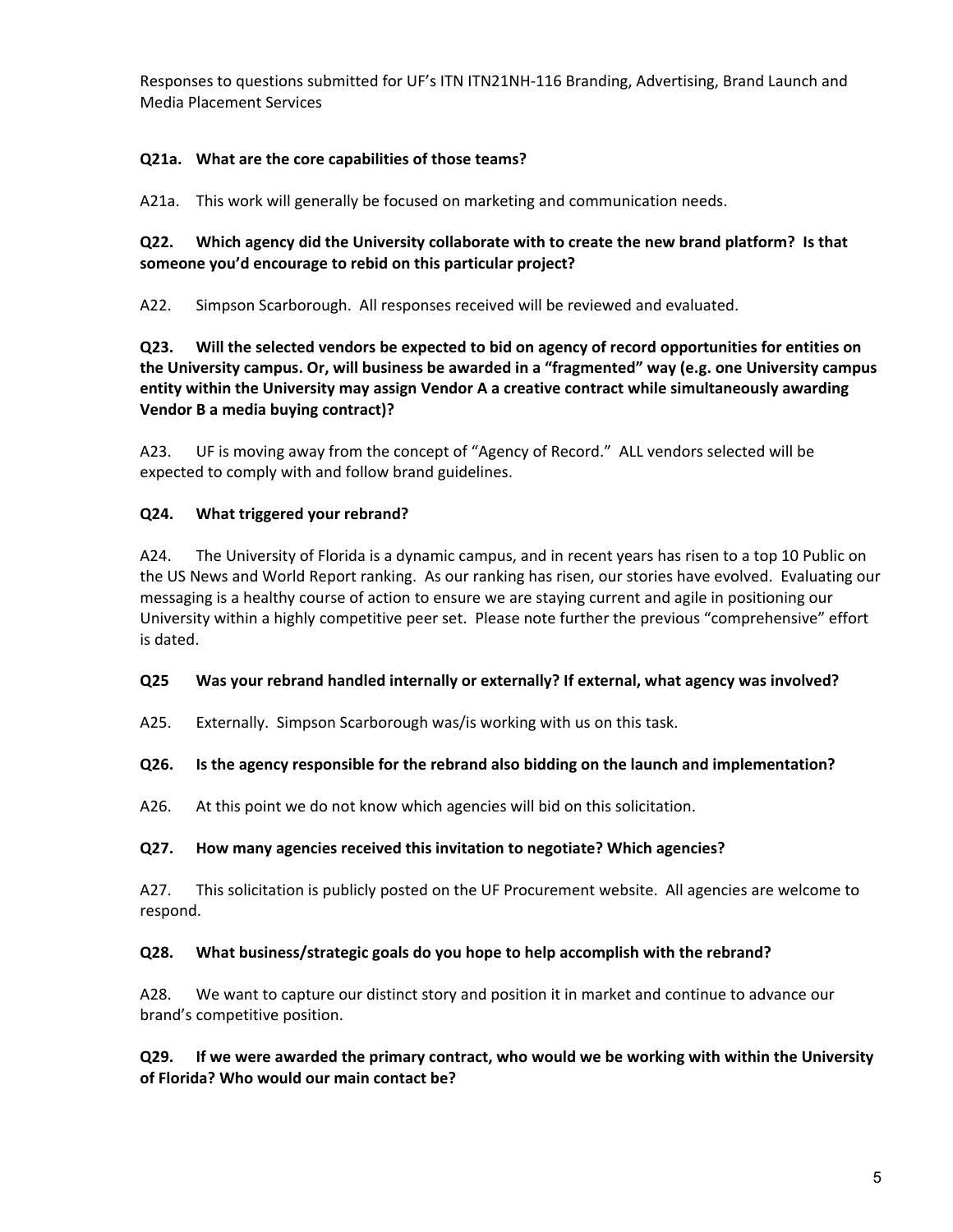A29. For the brand launch there will be a team within the SCM office. The AVP of Marketing is the designated point for this ITN effort and brand project at large. The aim of this solicitation however is to establish a pool of vendors that can be used across campus, there is a campus communicators network, with communicators located in every college and administrative unit across campus.

# **Q30. Have you conducted research as part of the rebranding process? Would that research and insights be made available for strategic planning?**

A30. Yes, and that research would be available to those selected agencies partnering with us to launch our refreshed messaging.

## **Q31. What is the most important factor in your decision making?**

A31. The solicitation responses will be evaluated according to the evaluation criteria that are included in the ITN document itself (section 2.1).

#### **Q32. What are your deal breakers in the selection process?**

A32. The evaluation criteria will be used to evaluate all proposals received.

#### **Q33. Who will be evaluating/scoring the responses?**

A33. A committee has been formed with representatives from across the university.

#### **Q34. Is there a predetermined date for the launch? What is the significance of that date?**

A34. This is not a "light switch moment." We do not have one specific deadline day. Please note again this ITN is comprehensive and covers several tactical brand executions over a 2 year term. We visualize a comprehensive, rolling launch.

## **Q35. What marcom toolsets are you currently using? Which of these do you anticipate you will need your marketing partners to interface with?**

A35. We have a brand center online, this will be updated to reflect the new platform.

**Q36. As written in Section 1.2.H "UF Brand Launch", does this section indicate vendors selected under** this ITN will develop campaigns to launch an existing new brand or that a new brand must first be **developed? If the prior, where does this new scope begin and the previous end? Does the University require internal brand training and materials, a public launch plan, or long term planning and rollout?**

A36. Development is focused on a "new brand" and refreshed messaging which has been developed by our current partner. Long term planning and strategy are always welcome.

## **Q37. How does the brand launch fit in with any existing media plans?**

A37. It will fit within the media plans over the next several years.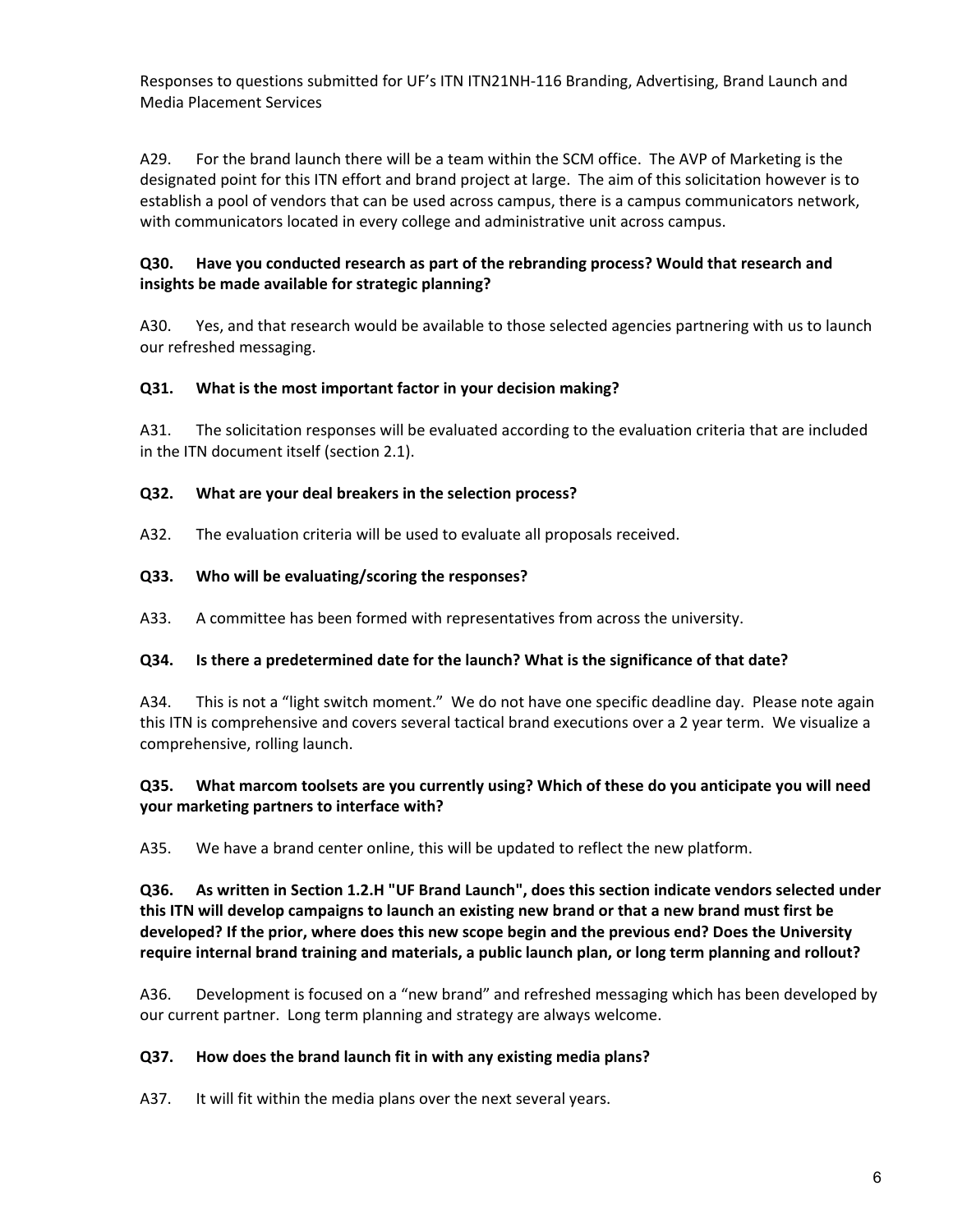#### Q38. What do you see as the next step/goals for the university and what role do you hope the brand **will play in that?**

A38. UF is on a strategic path to continue advancing our competitive ranking position.

#### **Q39. What is the current status of the rebrand?**

A39. In progress.

## Q40. Can you describe the process that UF went through? What level of buy-in exists currently across **the university?**

A40. We have completed our external data and are moving forward accordingly. Our socialization process has been slightly complicated by Covid, as has the research and development process.

## **Q41. What is the final deliverable of the brand that would mark the handoff to the agency selected during this process?**

A41. We will be developing things starting next semester. Please note, our brand development has been complex and complicated by Covid. As a result we are evolving how a "traditional" brand project timeline may work. This will not be as simple as a "baton pass" or "relay."

## **Q42. What are the anticipated top priority projects coming out of this agency selection?**

A42. Please note there is no "one" or "This agency"—-this ITN is about lining up several agencies for projects needed to implement the enhanced messaging. Projects could include: Website development, SEO, Large environmental branding, advertising, presentations, dashboards and metrics, content development (articles etc), media pitching assistance.

## **Q43. What is the extent of the "brand refresh"? (p 5)**

A43. We are evolving our messaging, visual assets and positioning tactics based upon a comprehensive discovery and brand evaluation process.

## **Q44. What are UF's priority target markets? (p. 5)**

A44. That information will be given to the awarded vendor chosen to work on that scope.

## **Q45. What is the extent of UF's "Brand Watch" license? (p. 5)**

A45. The contract with Brand Watch runs through June 2021. The product we have is Brandwatch Consumer Research and we have image insights.

Q46. Given the initial 2-year term of the agreement (p. 6), what are the priority focuses of the Scope **of Work (pp. 5‐6) for year 1? year 2?**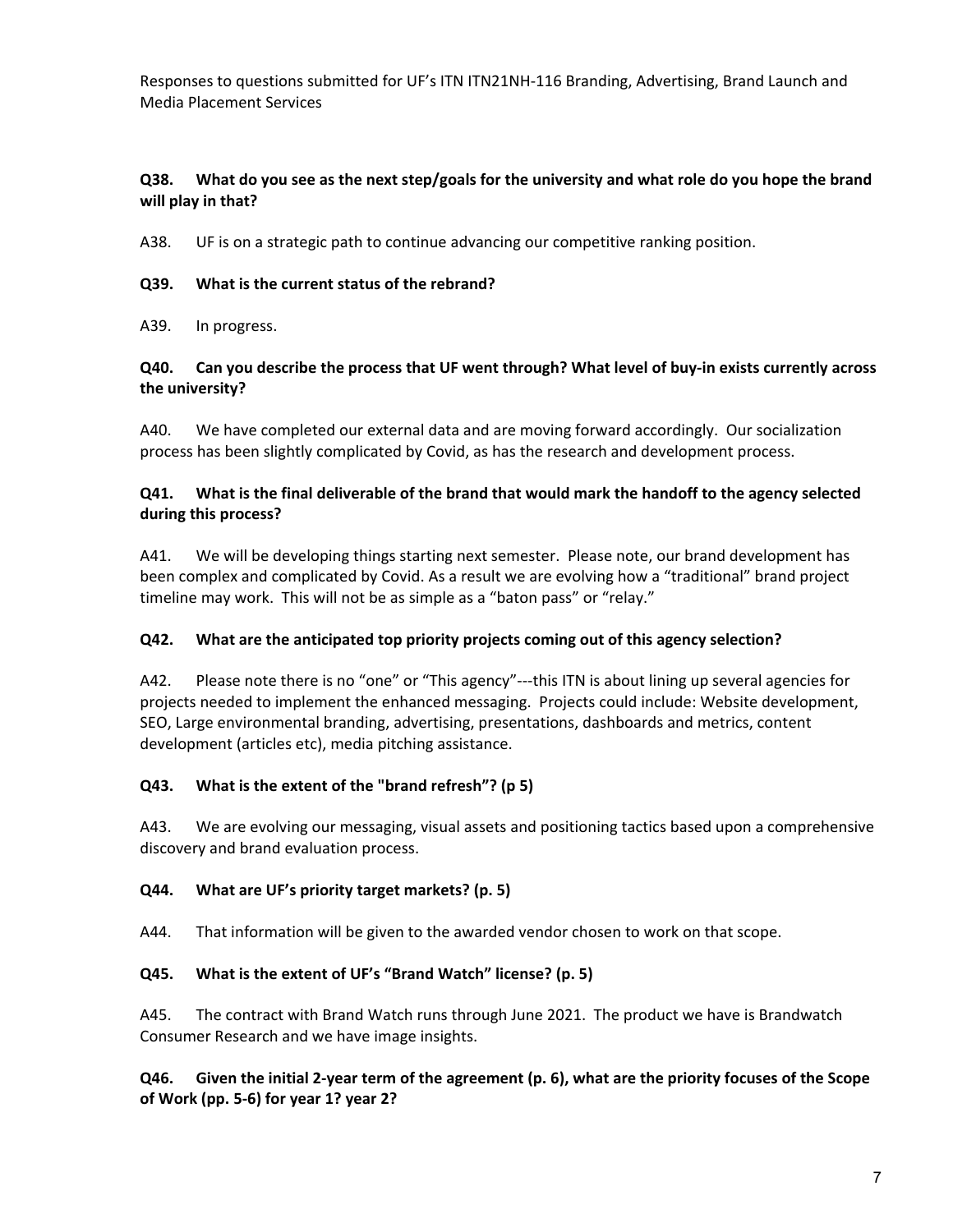A46. These priorities are currently being developed.

#### Q47. In light of the current global pandemic, do you anticipate that any of these timelines will be **disrupted or adjusted?**

A47. They have been up to this point. We have however managed to maintain marketing activity during this time thanks to some amazing partners. Our plan is to still be moving the brand forward.

## **Q48. What market research have you conducted in the past 3 years that will inform this effort?**

A48. Peer research, quantitative research, benchmarking, qualitative research and precise measurement of external audiences with aided and unaided awareness.

#### **Q49. What is the makeup and capacity of the internal communications team?**

A49. Within the Office of Strategic Marketing and Communications there are two AVPs (Marketing and Communications) and who report up to a Vice President. Inside of the AVP of Marketing team there are staff resources specific for design, web, analytics, and brand. On the AVP of Communications team there are media managers, national media team, spokesperson, internal communications management. Other resources are available to the campus units. Information can be found at https://marcom.ufl.edu/teammembers/

## Q50. Have you ever worked with an agency that bills by project instead of by hour? Would you be **open to that type of fee structure?**

A50. UF would be open to this for specific projects, however the university requests hourly rates and prefers that contracts can be tied back to those rates.

#### **Q51. What analytics and media performance analysis platforms are currently in place?**

A51. We typically create customized reports. We are currently reconceiving our reporting dashboards to ensure we are capturing the KPIs in a manner that is complete and easy to digest.

#### **Q52. Are you looking to focus on any of the below goals during the two‐year term?**

- **Reduce costs/overhead from the admissions process**
- **increase the % of out of state students, particularly those with higher GPAs**
- **Increase the application numbers of graduate and online programs**
- **Increase fundraising efforts and overall donor funds**
- **Gain deeper insights and better reporting from marketing channels**

#### **If so, what do you feel is missing from your current reporting?**

A52. These are not the goals of Strategic Communications and Marketing, but if Enrollment management has a project, these may be goals they would explore with firms selected.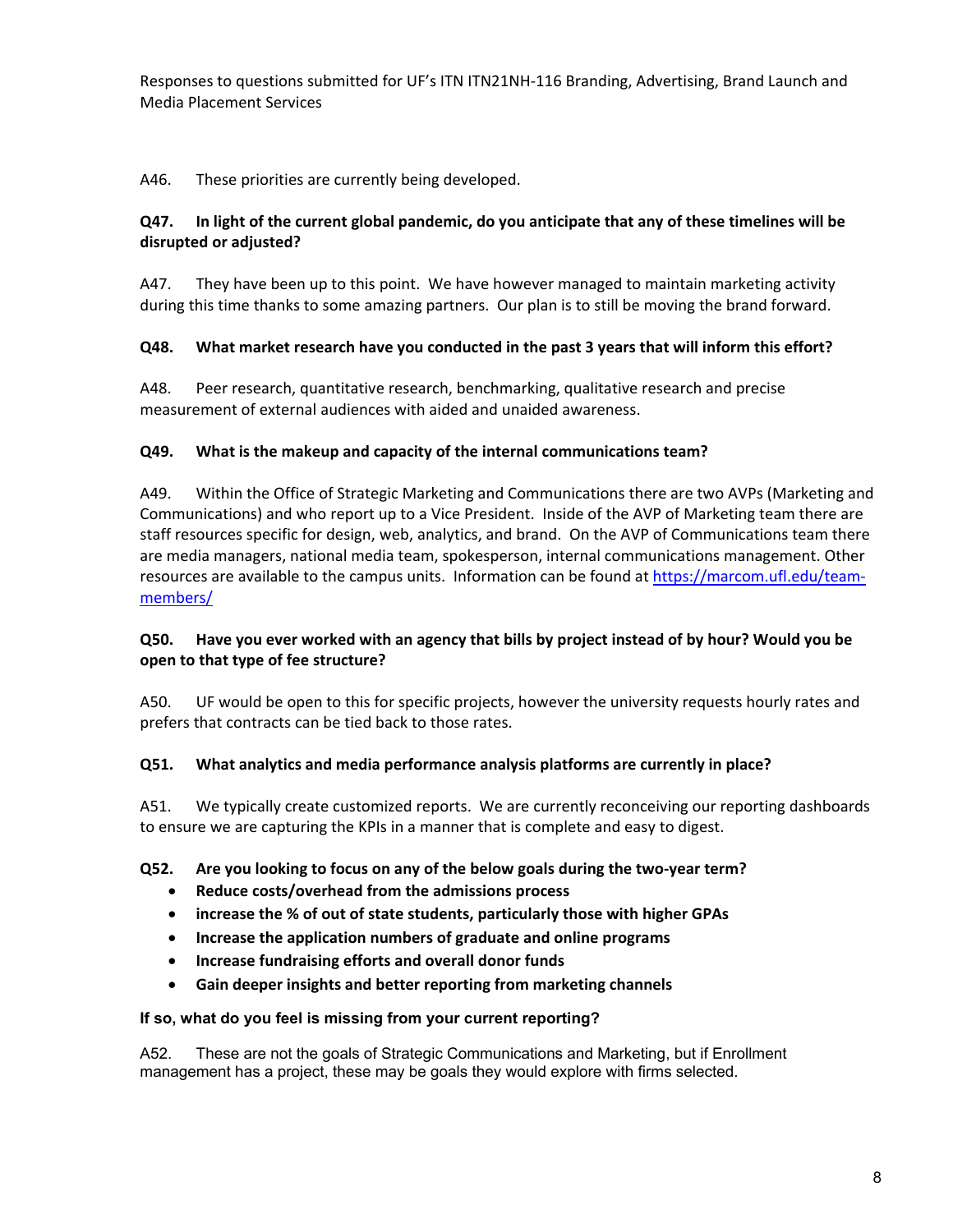## **Q53. Do you have media profiles of your target audiences in place?**

A53. Yes, and that information will be discussed with the agency (s) brought in to support media.

# **Q54. How many campaigns will be planned/launched within the two‐year contract period?**

A54. It will vary. We are always in market, but specific tactical executions will vary based on season.

# **Q55. How many programs will be involved in these campaigns?**

A55. The office of SCM runs university-level branding efforts. Other units/departments across campus run other efforts.

# **Q56. What is your approval process for campaign creative and media plans‐ please define stakeholders and typical processes including timing.**

A56. For plans managed through SCM, we expect to see fall campaign mapped, inside of a detailed project proposal plan in June with Creative assets needed within the fall campaign defined in July (in time to collect feedback and updates as needed and socialize widely). Winter efforts should be planned and proposed in October and any changes for spring in February. Advance planning is a must, however each season (Winter, Spring, Summer, Fall) must be articulated well in advance and lean into an expected annual budget plan.

# Q57. Is the agency that was responsible for the rebrand currently underway also going to be part of **the RFP process for the brand launch or marketing?**

A57. We have no way of knowing who will be submitting a bid. This is a public solicitation and all agencies are invited to respond.

# Q58. For the lot 1 relationship, would the University prefer to work with one sole agency, or would **you prefer a nucleus agency with supporting agencies who specialize in the additional services the nucleus agency doesn't specialize in? For example, the nucleus agency might specialize in branding and digital while the supporting agencies would specialize in media buying, dashboards, etc.**

A58. We are not entertaining a lot 1, "sole agency." We are not opposed to the idea of a nucleus agency. It would be preferable that in such a model the ITN submission detail this strategy and ideal partnerships. We are not comfortable organizing coalitions for vendors, not knowing history or competencies and preferences of specific firms. *It would be best that this is fleshed out inside a submission*. UF encourages all creative solutions to support the breadth of its initiative.

# **Proposal**

**Q59. You ask for references, but you do not state how many references you want. Can you please clarify how many references you are asking for?**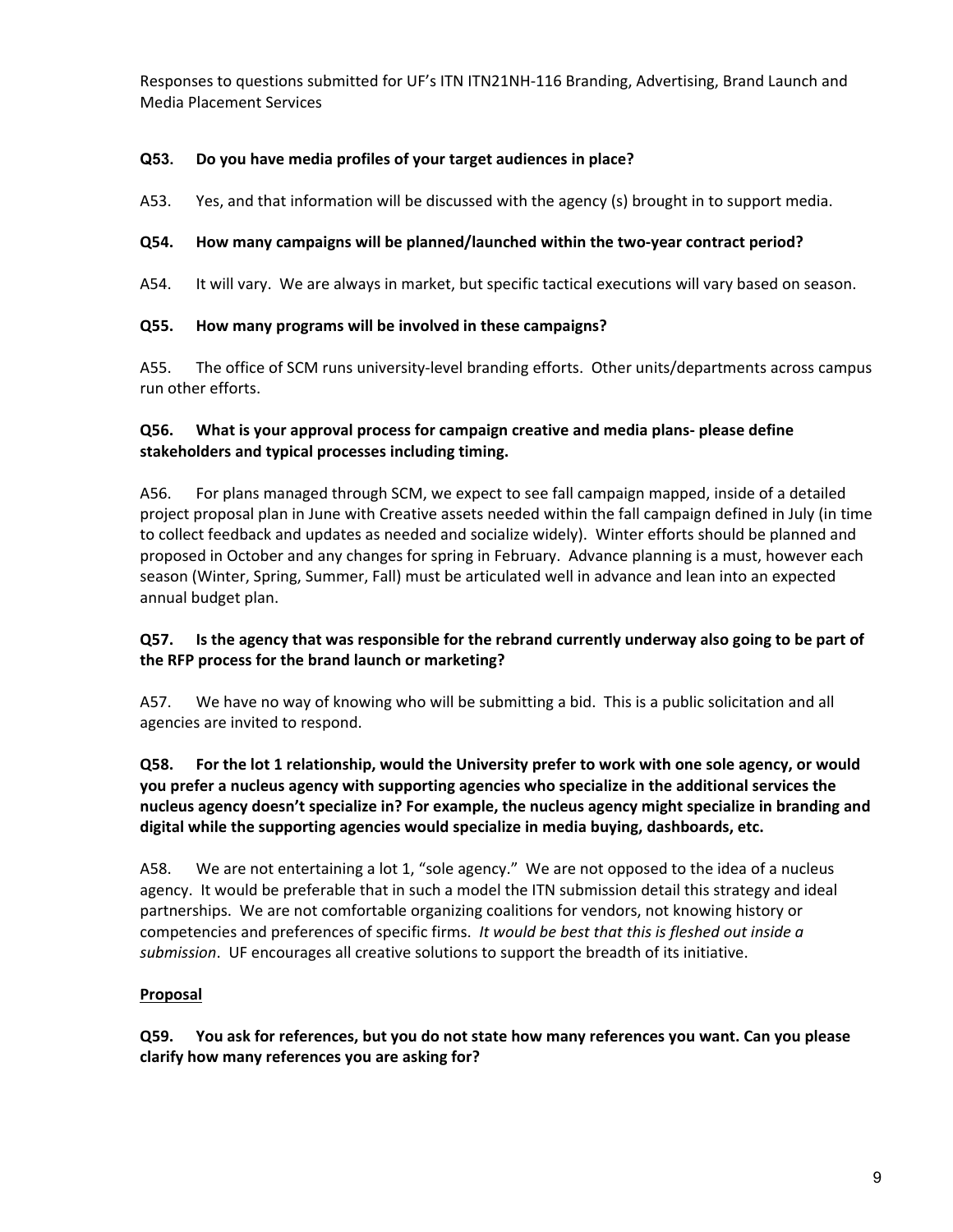A59. We ask that you please organize a concise submission. 3‐4 references should have impact. This ITN is well defined, requesting limited pages upon submission. Based on that we strongly encourage you to select your top 3‐4 most applicable project‐case references and conserve your content length accordingly. If we have further need to evaluate past performance, we will ask for additional references.

Q60. Tab 3 section f. "Details and plan for meeting outlined scope of work". There is not a detailed scope of work included, but rather a list of services that could be included in the scope of work. What are the expectations for the plan and details? Is it a general process/approach or a marketing plan that **addresses "1.2.H. Brand Launch" specifically?** 

A60. The list of services are expected scopes (plural). We are asking that you detail what you'd do to meet the specific project examples. It is up to you if you wish to be detailed or general. If your agency has the breadth of service to support a brand launch please ensure that is included in the submission.

## Q61. On 4.1.1. the preferable format for the flash drive is listed as Word or Excel. Can we submit a **PDF?**

A61. Yes.

## Q62. What format do you want to receive video and animated files - via link or saved to flash drive?

A62. We'd prefer files be shared on a flash drive

#### **Q63. As we currently work with UF, may use our current client contacts as references?**

A63. Yes, but you may wish to include additional client sites to illustrate your ability to support the UF goal.

**Q64. We have a technical question regarding section 4.1.3 Bindings and Marking ‐ Vendors shall ensure that the original and each copy are individually bound. When submitting more than one (1) proposal, vendors shall ensure that units are clearly marked; for example, as "Original of Proposal One", "Copy One of Proposal One", "Original of Proposal Two", "Copy One of Proposal Two", and so on. Is there an expectation that potential partners would submit more than one proposal? At current, we are expecting to submit one full proposal. Can you share an example of when or why potential partners would submit multiple proposals?**

A64. In this case, it is expected that one proposal will outline all capabilities of the vendor.

#### **Q65. Should the vendor outline their full profile of abilities (e.g. website development)?**

A65. Yes. If you wish to be considered for a project with a specific set of skills, you should define your abilities.

**Q66. Section 4.1 "Binding tabs that will facilitate the distribution and evaluation of the proposals," should proposals be bound with easily removed materials for disassembly and copying, or is a spiral binding with sectioned tabs allowable?**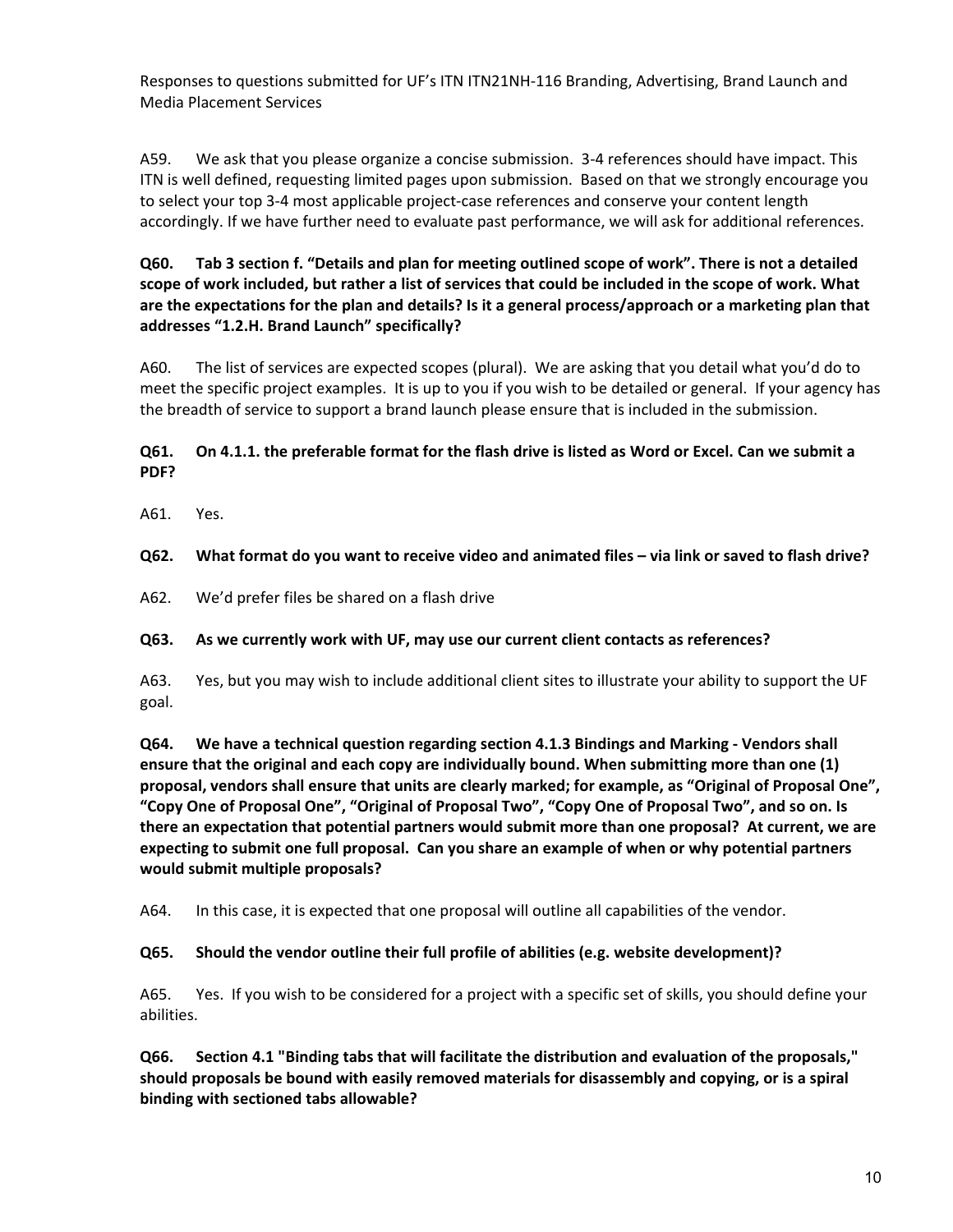A66. We do not anticipate the need to copy any hard proposal.

**Q67. Section 4.1.1, As "only three original copies of vendor samples need be provided," are work** samples included in the 24-page limit or can they be provided in an appendix for review? Are Tabs 1 and 2, including the Certification form and key competency grid, included in the 24-page limit? Would our case studies and samples of work be included in the 24-page limit, or is it not counted toward the total **number of pages?**

A67. Work samples are an exception. To help you provide impactful content, which can be readily reviewed the following sections will NOT be counted against the page count total:

Tab 1 Signed Procurement Docs

Tab 4: References and conflicts

Tab 7‐9. Please note, we are anticipating a tight turn around on our review as a committee, we have asked for focused and concise submissions for this reason. Extra content deemed superfluous may not benefit your submission.

# **Q68. Can you please clarify section 4.1.1 and 4.1.2? Shall vendors supply 1 digital original and 5 printed copies OR 1 digital original, 1 printed original, and 5 printed copies?**

A68. One hardcopy/printed original, five printed copies and 1 digital original

Q69. In Tab 6, are there items d, e, and f? We wanted to ensure we weren't missing any items when **preparing our response.**

A69. This is a typo in the ITN document.

# **Technical**

**Q70. Can you further define website design? Is that to redesign global site elements with the new** visual language? Is this for a campaign site to launch the new brand that would include not only design, **but content and website development? Or is it something more comprehensive like an overhaul of major University of Florida properties?**

A70. The main ufl.edu web property and university web infrastructure is in need of updating. As we aim for a top‐5 position, we understand the critical significance of our digital footprint, and our look is dated (set for a "simple" reskin Oct 1). We want to explore a comprehensive digital planning with strategy and intentional website revisions mapped into a detailed plan which emphasizes enhancing the competitive position of our brand story as developed inside of our brand refresh. This is an important element to our team.

## **Q71. Is there any scope for Search Engine Optimization (SEO) within the website design scope?**

A71. `Yes. This is another key element of our enhanced planning for position and story telling. We have not captured our key words or what we need to target across our web properties to move our brand forward against those consistently ranked in the top 5. We understand there is a lot of potential area of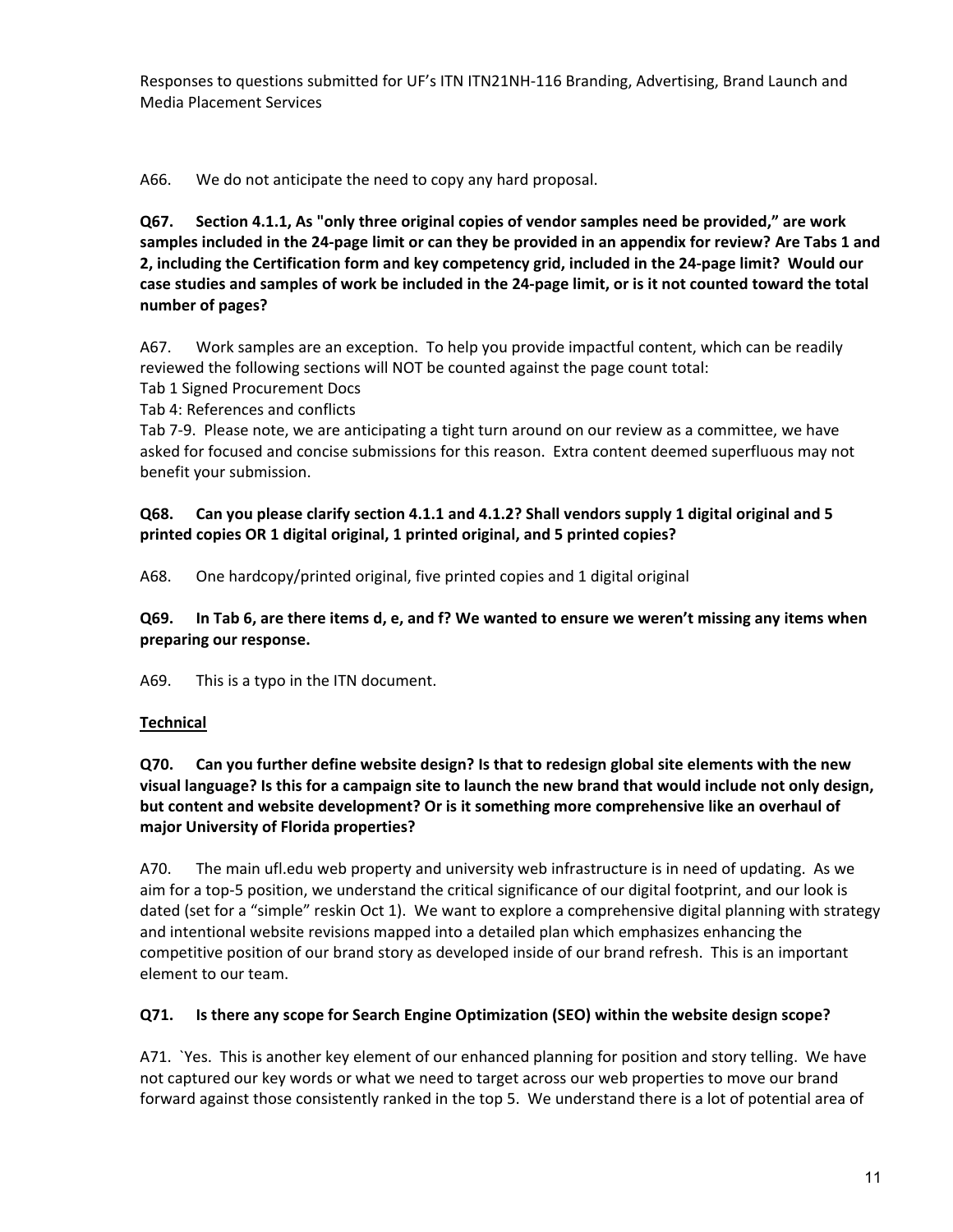growth and we are looking for a partner to help us define a plan, KPIs and path forward. If these areas are not seen as current strengths, UF encourages creative solutions and potential partnerships between agencies.

#### **Q72. Will the "video shorts" be produced from footage from the PSA or will they be originally shot content?**

A72. Ideally we would leverage the new PSA with several edits to optimize the production expense. We also have an ample video library and list of stories we'd like to edit from media. We are looking for a partner in video that can develop "new" and work with old inside of new story boards, enriching what we have and helping us optimize our content.

## **Q73. How often do you foresee needing new brand assets developed for media?**

A73. Seasonally. We are engaged in a competitive market, and competitive play for ranking, as such we are continuously evaluating our position, message and consumption to evolve and improve. We expect this in our partners, while sticking to themes and details developed in our brand platform.

#### **Q74. Does the media planning and execution span across both digital and traditional marketing efforts?**

A74. Yes

#### **Q75. Aside from media performance metrics, what other data or platforms would you want to integrate into a real‐time dashboard?**

A75. Search terms, website performance, social engagement and we hope for assistance with national media.

## Q76. How will success be defined for the purposes of this RFP? What are your KPIs or metrics that will **be used to measure success tied to the efforts of this RFP?**

A76. Reaching those that rank brand reputation and moving them to a consistent view of our brand as prestigious.

#### **Q77. Can you share what is currently in progress regarding the brand refresh?**

A77. We are still developing the platform. To date nothing had been developed for the refresh.

## **Q78. Does website design include design and development or is the expectation that designs would be handed to another team to develop?**

A78. Design and development is our preference. We work in T4 and Wordpress.

Q79. Will the University's own team play any role in the scripting and production of the video? Or will **this be housed entirely in the agency?**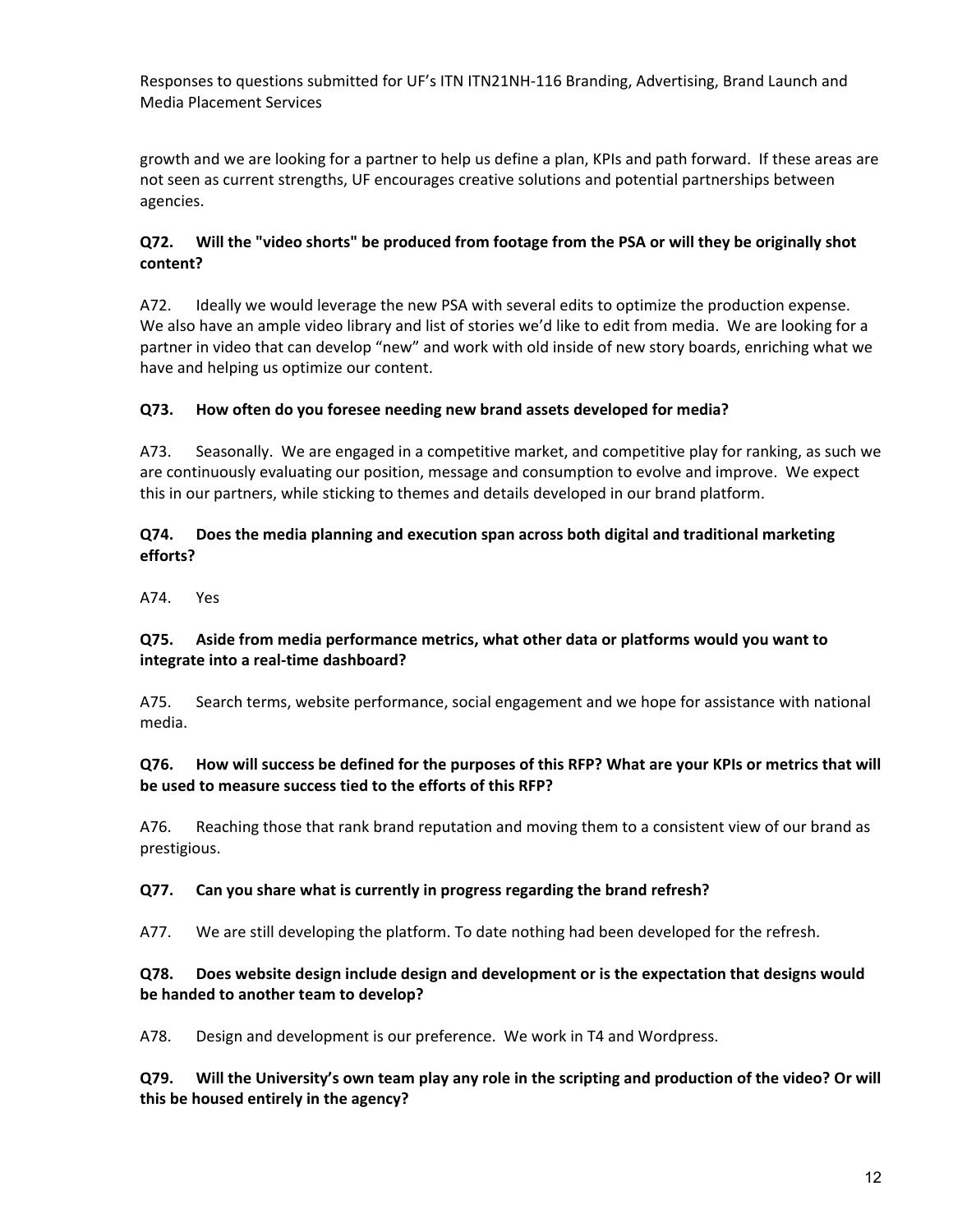A79. We will review, edit and partner/explore ideation, but we will not script or produce.

#### **Q80. Can the University team elaborate on how they are currently casting talent for photography and videography?.**

A80. In‐house, limited.

#### **Q81. Will the agency be expected to use student subjects for the photoshoots? Or, rather, professional talent?**

A81. We are the University of Florida. We are a comprehensive land‐grant, as such we expect to do "model calls" from within our ranks and enrolled students.

## **Q82. Will SAG talent be utilized at any point during the shoots?**

A82. Not sure and likely not.

#### **Q83. Approximately how many videos does the University anticipate the vendor will produce over the course of a year (both for 15 second spots and 30 second spots)?**

A83. We look to you to define a plan which will enhance and position our brand. We do have an in‐ house team which develops video content for social routinely. "Anthem, brand or PSA level" content is an annual request with seasonal edits for relevancy.

**Q84. In reference to video services, will media be purchased on traditional platforms (television), streaming channels (Hulu), internet channels (YouTube), or will video be exclusively used for organic placement (on the website)?**

A84. Yes to all.

**Q85. "Within this scope the University is pairing paid and earned media, this ITN is additionally seeking an agency that can advocate and promote UFs brand with both advertising and public/media relations. "The question is whether the winning candidate must have both advertising and Public/media relations in‐house, or can a Public/media relations partner contractor be an acceptable offering?**

A85. Yes, we want pitching, and PR services in line with our paid efforts. In‐house or partnered is open. We want to be clear we see potential need and optimization in moving our brand forward inside close and smart partnering for media earned in PR and media paid for depth (paid). If these areas are not seen as current strengths, UF encourages creative solutions and potential partnerships between agencies.

## **Timeline**

Q86. Is there a date when the pool of agencies will be announced? And will there be a date that the **selected agency will be announced.**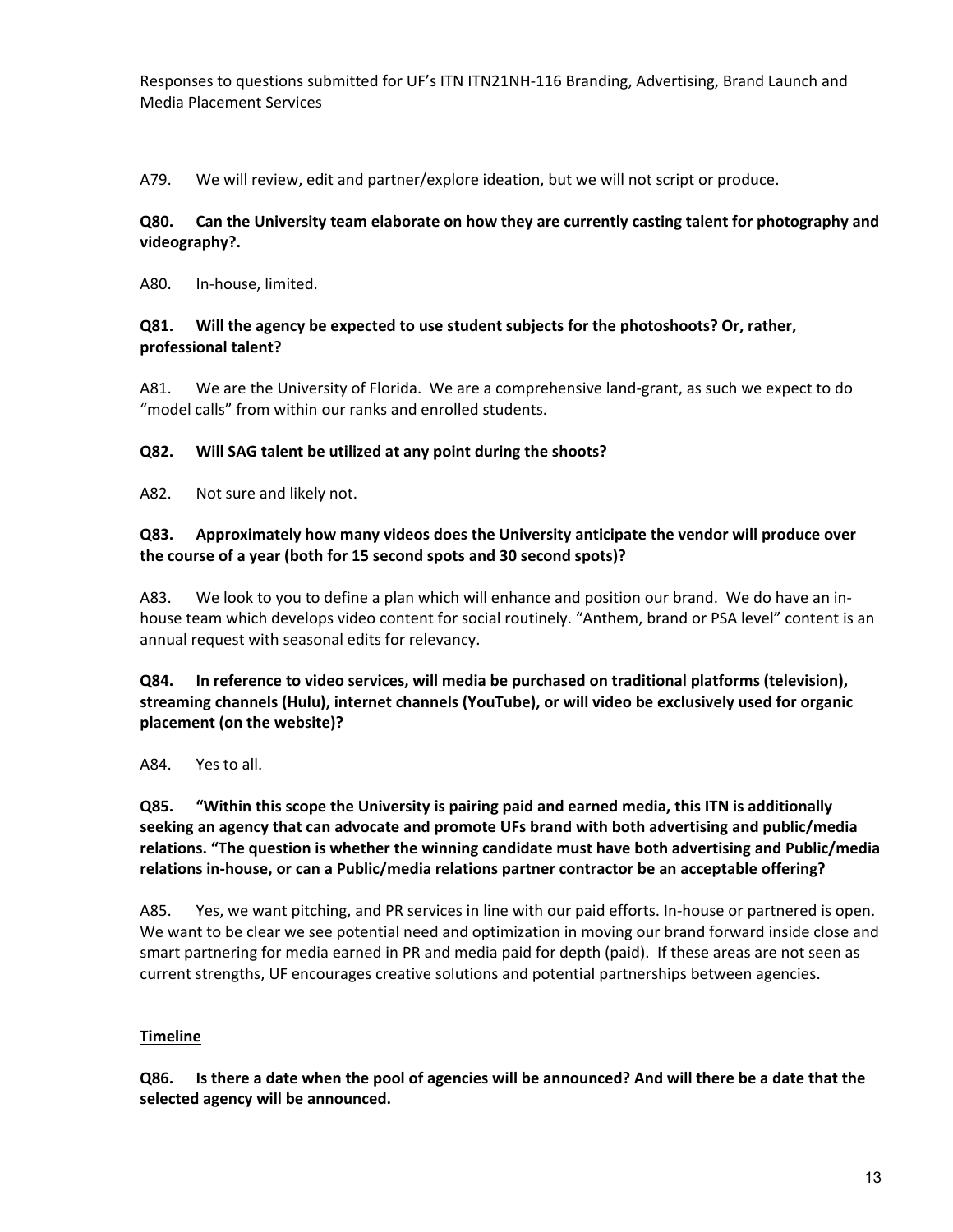A86. We are aiming for early November.

#### **Other**

#### **Q87. Do you use a CRM system? If so, which one?**

A87. UF currently utilizes Salesforce.

#### **Q88. Are there any MBE/WBE requirements?**

A88. There are no MBE or WBE "requirements." The university values having a diverse set of partners and has no predisposed bias toward any individual firms or type of business. Please include all information regarding agency status in tab 3 of the reponse.

#### **Q89. Will in‐person meetings be required? If so, what is the frequency?**

A89. We would, in an ideal (non-Covid) world like routine (quarterly) campus visits. We however are working with teams nationally without campus visits presently. However, needed meetings are varied based on project. For sourcing film and photography projects it is understood we will be hiring professionals to come to our campus with specific purposes of capturing the University of Florida story, on-campus and around Florida, (in-person). We would like to/prefer to have on-campus meetings during specific project deliverables; however, we also understand through COVID‐19 travel is restricted. We regularly conduct business with partners across the US without issue. What matters most to us is quality of deliverables, and based on specific scope, expectations will vary accordingly.

## Q90. We have been on the approved partner list for about three years and have yet to receive a **Request for Proposal or any inquiries from any groups at the University. Is there a way that the University can help (beyond the current listing on your website) approved partners gain awareness among the various constituents who could use their services?**

A90. Yes, we have ideas for engagement, but please note there is never a "guarantee" of work. We have a few ideas on ways to engage our partners in targeted presentations, covering service options and cases along with training sessions for our broad community of campus communicators.

## **Q91. Is it anticipated that COVID‐19 will impact the positioning of future messaging?**

A91. Covid 19 impacts everything, HE brands have been widely impacted. It is understood experienced firms awarded opportunities will operate accordingly and expertly guide things, regardless and in‐line with this new reality.

## Q92. Is it possible to have two agencies submit together in order to cover all the brand positioning? **Pricing?**

A92. Yes. UF encourages creative solutions and potential partnerships between agencies.